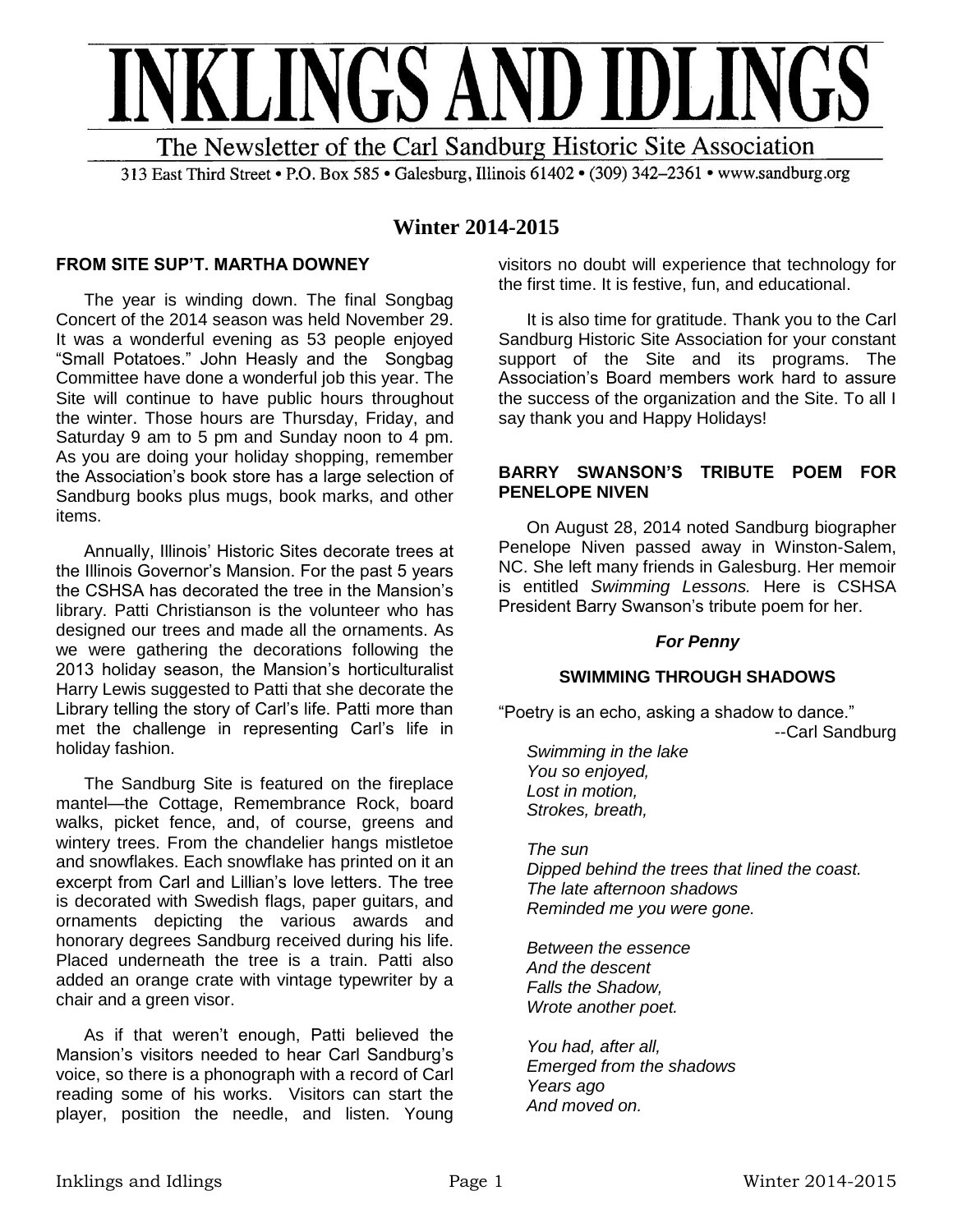*Your essence Was never concerned With descent (unless it was from a diving board into deep water), But rather ascent.*

*That was the gift you gave To those of us You mentored And loved.*

*You encouraged us To soar, To tell our own stories, To be truthful to ourselves.*

*You were the finest type of teacher; Encouraging mentor, Constructive critic. You refreshed our souls*

*With your authenticity, Your kindness, Your honesty, Your compassion.*

*You made everyone comfortable. Authors, actors, sculptors, rock musicians, Aspiring writers, even awkward youth; All succumbed to your Southern charm.*

*Ceaselessly you demonstrated how to be grateful For family, For friends, And esteemed colleagues.*

*We trusted you With our stories, Our lives And the stories and lives of those we loved.*

*From Sandburg and Wilder, To Steichen and Jones You exposed us to greatness, Even as your own swimming lessons inspired and challenged us.*

*A shadow has fallen upon us A pall descended over us, But your spirit won't allow it. You will have none of that.*

*The poem of your life Dances with the shadow. It echoes throughout our lives With no regret.*

*Your essence Neglected the notion of being even remotely hollow. It was full. You trusted the power whose center is everywhere.*

*That was how You taught us to live, That is how you would Want us to emerge from the shadow of our grief–*

*Full of promise and bliss, Loving each moment Just like the saints and poets And you.*

*--Barry Swanson (September 3, 2014)*



Penelope Niven & Helga Sandburg Crile in Galesburg in 2001. Photo courtesy of Tom Foley.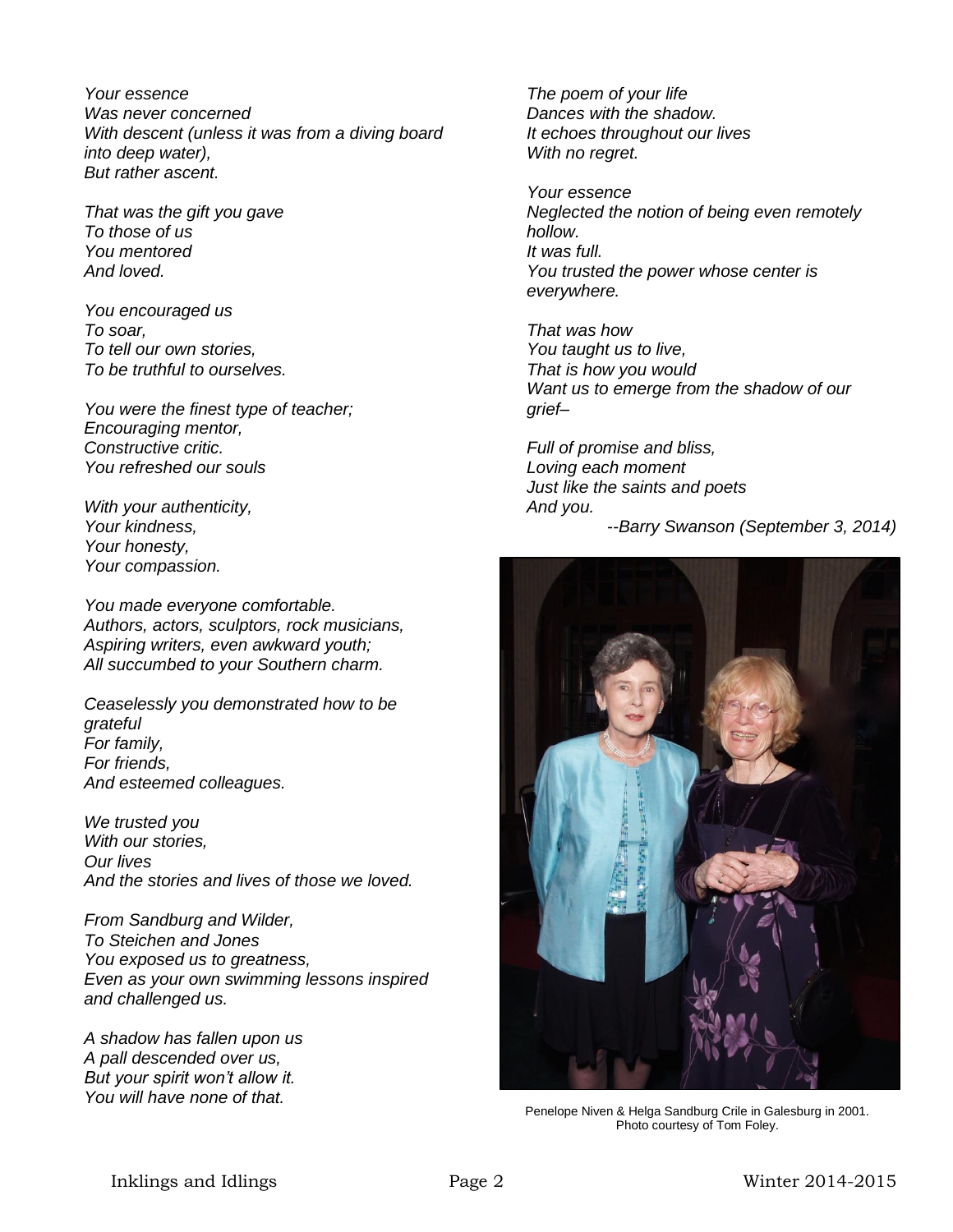(*Ed. Note*: *This is the first in a series of stories by CSHSA members about why they are drawn to Sandburg*.)

# **WHAT APPEALS TO ME ABOUT CARL SANDBURG**

**--***By Dr. Barry Swanson, CSHSA President*



I suppose my earliest exposure to Carl Sandburg was when we first read the poem "Fog" in grade school. I am certain that at the time I was more interested in going out for recess on the Silas Willard playground where I could climb the jungle gym or show off by kicking, throwing, catching, or shooting a ball.

When I was in the sixth grade I became a paperboy for the Galesburg *Register-Mail* newspaper. The last stop on my route was the home of a lovely, elderly lady by the name of Mrs. Nell Townsend Hinchliff. Years later I discovered that she was the mother of one of my favorite high school English teachers, Miss Virginia Hinchliff.

I vividly recall ascending Mrs. Hinchliff's snow covered cement steps one Friday night and knocking on her front door to make my weekly collection of 35 cents. On this particular evening she took pity on my poor, bedraggled soul. I must have been quite a pitiful sight bundled in a bulky winter coat, stocking cap, mittens, and a wool scarf, all sprinkled with a light dusting of December snow.

She invited me into her living room for a cup of hot cocoa. We sat. I took my place on her comfortable couch and she plopped down in what I suppose was her favorite rocker. As we sipped the steaming chocolate concoction, she began to regale

me with stories of one of her classmates and friends, the author and Galesburg native, Carl Sandburg.

She told me about the poems he had written (I learned that he had written quite a few poems, not just the short one we had read in class). She beamed as she told me how his biography of Lincoln was thought to be the best ever penned. She mentioned that he also wrote some wonderful children's stories (although I had no idea what a Rootabaga was).

I was aware of Mr. Sandburg. If you lived in Galesburg during that time (late 50's, early 60's) you had to live under a rock to not know that he was quite famous and had even won some awards for his writing. I also had the opportunity to visit his birthplace as a young boy. I thought it was exceedingly small for such a prominent person.

What impressed me the most that evening was how Mrs. Hinchliff spoke so fondly and personally of her friend. She said that Mr. Sandburg was as smart as a whip (which I didn't understand was a simile referring to the sharp crack of said whip). She related to me that he was also kind and had a wonderful sense of humor.

There were times, however, when he would arrive at the train station and give her a call to come and take him over to his suite at the Hotel Custer. Her presence was apparently requested due to the fact that the celebrated author had partaken of a few too many spirits while frequenting the Club Car during his trip from Chicago. She would say that although her friend enjoyed a beverage or two, he never over indulged.

Maybe he called her because he didn't want to chance having his reputation compromised or maybe he just wanted to spend some time with one of his dearest personal friends. I never received an explanation, and she was not in the least bit judgmental of her childhood chum. She simply found Mr. Sandburg's foibles rather charming and amusing.

Regardless, Mrs. Hinchliff cherished Mr. Sandburg's friendship, and she smiled as she told tales of their time together as young children and a relationship that had lasted for nearly eight decades.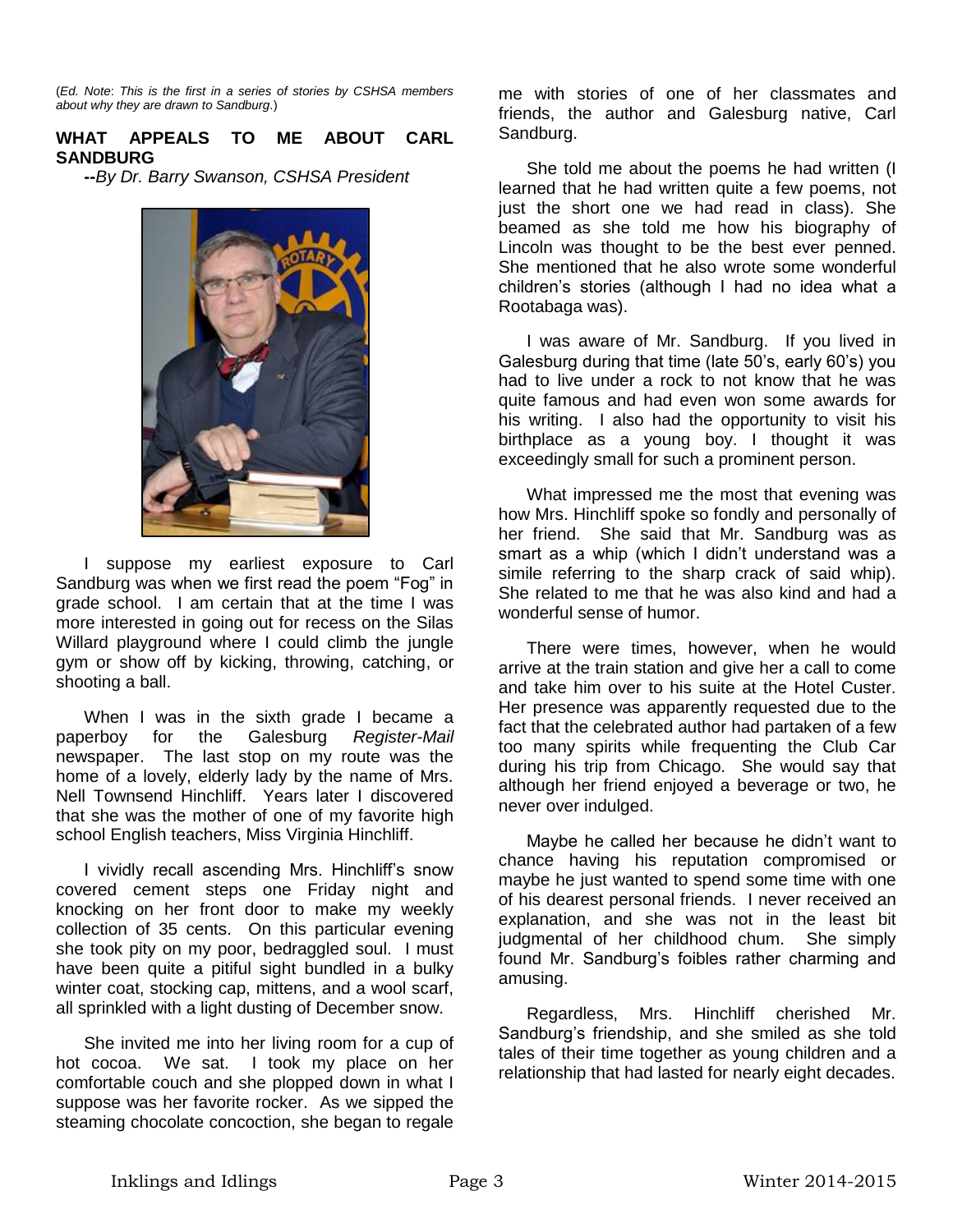Hearing about Mr. Sandburg, the person, stirred my interest in this most famous son of Galesburg. I began to read his poetry, the Lincoln biography (all six volumes), and his autobiography *Always the Young Strangers*. It was in that book that I discovered we shared a common Swedish heritage.

I continued to read and learn about Mr. Sandburg during my study of English literature in college, and when I returned to teach in Galesburg I made it my mission to become even more familiar with his extensive works and to share them with my students. For the past few years it has been my great honor to serve on the Board of Directors of the Carl Sandburg Historic Site Association and most recently to have been elected president for a second term. It is a privilege to serve with such a group of dedicated individuals committed to keeping the legacy of Carl Sandburg alive.

I never met Carl Sandburg, but I did meet and become acquainted with his daughter, Helga. She was a wonderful spirit whose unbridled enthusiasm for writing and creativity were inspirational to all of us who had the pleasure of attending her writing workshops. Mr. Sandburg's definitive biographer, Dr. Penelope Niven was my mentor and dear friend. We lost both of these wonderful artists too soon.

I continue to write and much of my interest in the craft, in the art, is due to my exposure to Carl Sandburg. He set the standard high for those of us from his hometown who aspire to create, to put the "black marks on the white paper" in hopes of discovering meaning for our own existence and sharing something of worth with others who might read what we have written.

I am most grateful to Mrs. Hinchliff. She took the time to not only offer me a cup of hot chocolate, but also to expose me to a literary giant whose legacy deserves preservation. It is to that end that all of us on the Carl Sandburg Historic Site Association Board of Directors are dedicated. We hope you will continue to join us in that effort. Happy Holidays to all.

# **MUSEUMS IMPACT EVERY COMMUNITY IN ILLINOIS**

**--***From the Illinois Associations of Museums*



**Sandburg Birthplace Cottage, July 27, 2014**  (Photo by Mary E.Phillips with permission)

Do you know?

- There are over 1,500 museums in Illinois.
- They employ 6,800 Illinoisians.
- Museums spend over \$483,836,766 in goods and services annually.
- Museums serve over 22,317,385 visitors annually—more than all Chicago's professional sports teams combined.
- Visitors to museums spend over \$1,807,708,185, according to the Illinois Office of Tourism, every visitor to museums in Illinois spends \$81 generating millions to local economies.
- Museums teach 2,383,404 school children each year.
- Museums empower 255,125 teachers annually in Illinois providing trustworthy resources found nowhere else.
- Nationwide, 78% of vacationers participate in cultural or heritage activities, contributing \$21 billion to the U.S. economy annually.
- Governments that support arts and cultural institutions see a return of \$7 in taxes for every \$1 appropriated.

Museums tell important stories by collecting, preserving, researching, and interpreting objects, both manmade and natural. They collect and preserve historic records so that we may learn from the past. Museums help us to better understand and appreciate our complex, culturally diverse world.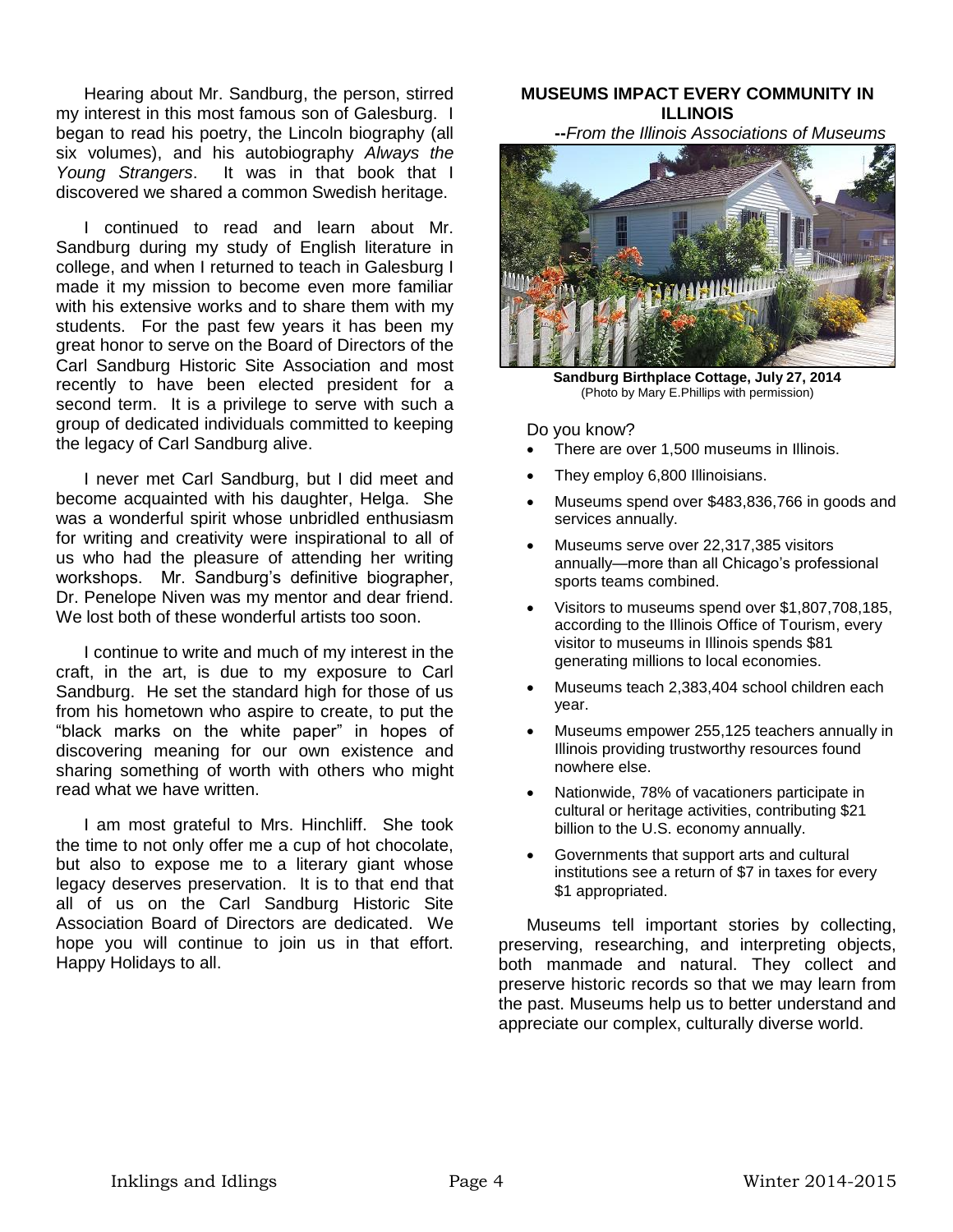### **Debs and Sandburg**

*--By Barbara Schock*

In 1895, for the first time, Carl Sandburg heard Eugene Debs speak. Debs had been brought to Galesburg by the Socialists of the city. He spoke at the Auditorium Theater on North Broad Street. The theater was filled to capacity, and the audience included both supporters and skeptics.

Sandburg described Debs as tall and broadshouldered. He was attired in a long, gray swallowtail coat. His facial features were sharp, and the intensity of his eyes was impressive. He spoke in a passionate voice and delivered his words in the style of evangelical oratory. Sandburg remembered one sentence in particular, "You can no more regulate corporations by law than you can stop an elephant with cobwebs."

A number of years later, in 1908, Sandburg met Debs during the presidential campaign. It was the third time Debs ran for president on the Socialist Party ticket. Sandburg was working in Wisconsin as an organizer for the Social Democratic Party. Debs campaigned from a chartered train, called the Red Special, in which he crossed the country. Carl was able to ride the train from Green Bay to Manitowoc, at a cost of two cents per mile.

He wrote to his wife, Paula, about the experience, "Debs is superb. His face and voice are with me yet. A lover of humanity. Such a light as shines from him—and such a fire as burns in him he is of a poet breed, hardened for war."

As an organizer in Wisconsin, Sandburg was in the thick of Social Democratic Party politics. He went from town to town drumming up membership in the party. He used stereopticon slides with photographs of Debs and a phonograph with his recorded speeches. The technology of the time was very impressive to working men and helped to encourage them to join the Social Democratic Party.

The appeal of the Socialist Party at that time was strong. The average pay for a worker was \$1.44 per day. Sandburg and his wife, both with extraordinary minds, weren't able to earn even that lowly income. There was a real need for change from their perspective.

Newspapers and other periodicals dismissed Socialists as dangerous radicals, irresponsible

leaders, and anarchists who wanted to do away with government. Because so many immigrants had arrived in the United States at that time, it was claimed they had brought foreign ideas, such as socialism, with them.

Manufacturers and industrialists were determined to stamp out socialism with all the means available. During World War I Debs was accused of sedition because he spoke against compulsory military service. He spoke in his own defense at the trial. The speech became a classic of political oratory. He was convicted and sentenced to the federal penitentiary in Atlanta.

Debs ran for president, for the fifth time, in the election of 1920 from his jail cell in Atlanta. The Sandburgs voted for him as a mark of respect. Debs received the largest vote total of his career—more than 919,000 votes.

President Warren G. Harding commuted Debs' sentence in 1921. With his health failing, Debs entered the Lindlahr Sanitarium in Elmhurst, Illinois. It was only three blocks from the Sandburg home. Carl occasionally took his guitar there and sang for Debs and the other patients. On two occasions Debs visited the Sandburg home. He enjoyed meeting with the three little daughters. When he received a copy of *Rootabaga Pigeons* from the author, Debs was quite taken with the story. Sandburg also gave a copy of the first volume of his Lincoln biography to Debs.

Sandburg wanted to write a biographical article about Debs, but the old Socialist's response was "not enough of me to warrant any such venture."

### **SANDBURG'S FRIEND, EUGENE V. DEBS** --By Mike Hobbs

On October 25 CSHSA board member Gary Wagle and I attended The Eugene V. Debs Foundation Annual Awards Banquet on the campus of Indiana State University in Terra Haute, IN. Labor activist Sara Horowitz was the recipient of the 2014 Debs Award. Past recipients have included John L. Lewis, A. Philip Randolph, Walter Reuther, Dorothy Day, Pete Seeger, Kurt Vonnegut, Jr., Coretta Scott King, Studs Terkel, Edward Asner, Jim Hightower, Julian Bond, and Molly Ivins.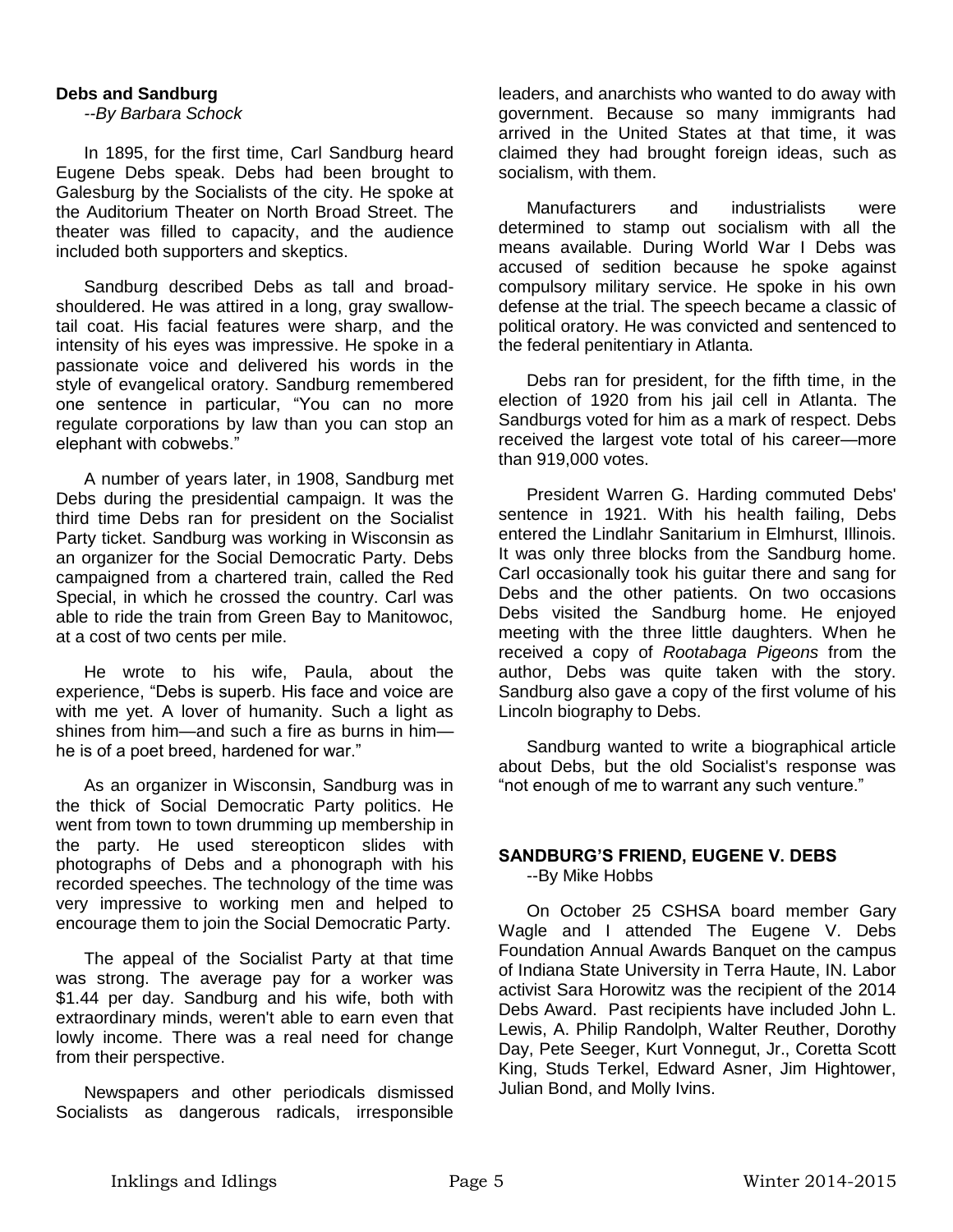On October 26 Debs Foundation Secretary Charles King gave Gary and me a tour of the Debs home which is now a museum, a National Historic Landmark, the preservation of which is monitored by the National Park Service. In the museum are priceless American labor history items, including the charter of the American Railway Union which Debs helped form in 1893. The ARU was a major player in the 1893 Great Northern Railway Strike and the 1894 Pullman Strike.

Other items in the museum which caught Gary's and my eyes had to do with Sandburg, including these two photographs—one of Debs and Helga Sandburg and another of Debs, Sandburg, Margaret, Janet, and Helga. The photos were taken by Paula Sandburg at the family's residence in Elmhurst, IL in 1924. The photographs were donated to the Debs Museum by Helga Sandburg Crile in 1981. Also displayed is Helga's book *A Great & Glorious Romance, The Story of Carl Sandburg and Lilian Steichen*. With the book is a handwritten note from Helga that reads:

*To the Home of the Great Eugene V. Debs at Terra Haute, Indiana. With special attention to pages 158-160, and then 304 and 305. With regard and admiration.* 

*Helga Sandburg.*





On page 159 of the aforementioned book Helga writes about Debs' run as Social Democratic Party candidate for president in 1908. Debs had run as Socialist Party candidate for the presidency in 1900, as Social Democratic Party candidate in 1904, and would run again as a Social Democrat in 1912 and 1920. During the 1908 campaign the Social Democrats ran on a platform of public ownership of railroads, municipal ownership of public utilities, progressive income and inheritance taxes, and universal suffrage.

During the 1908 campaign Debs and his staff rode the Red Special train, a locomotive and coach, sleeper, and baggage cars on a whistle-stop tour of the United States. In these days when Sandburg was afire with Social Democratic Party enthusiasm he rode the Red Special for two days in Wisconsin, and Helga speculates that he may have introduced Debs at some whistle-stops where he spoke to crowds. In a letter to Paula, Sandburg wrote, "Debs is superb….all kinds of enthusiasm. Will sleep on the train tonight—not very restful, but hell, the revolution tingles and whirls around here."

On page 304 of *A Great & Glorious Romance* Helga quotes Debs' description of the Sandburg's Elmhurst home as "that delightfully hospitable home." She writes of Debs', Sinclair Lewis', and Sandburg's relationship, "Debs and Sinclair Lewis [a visitor at the Sandburg home at this time] and my father are close. Debs says 'Lewis and Sandburg are fit companions, genial, fun-loving, wholehearted, and generous, as well as princes of the pen and masters of the literary art."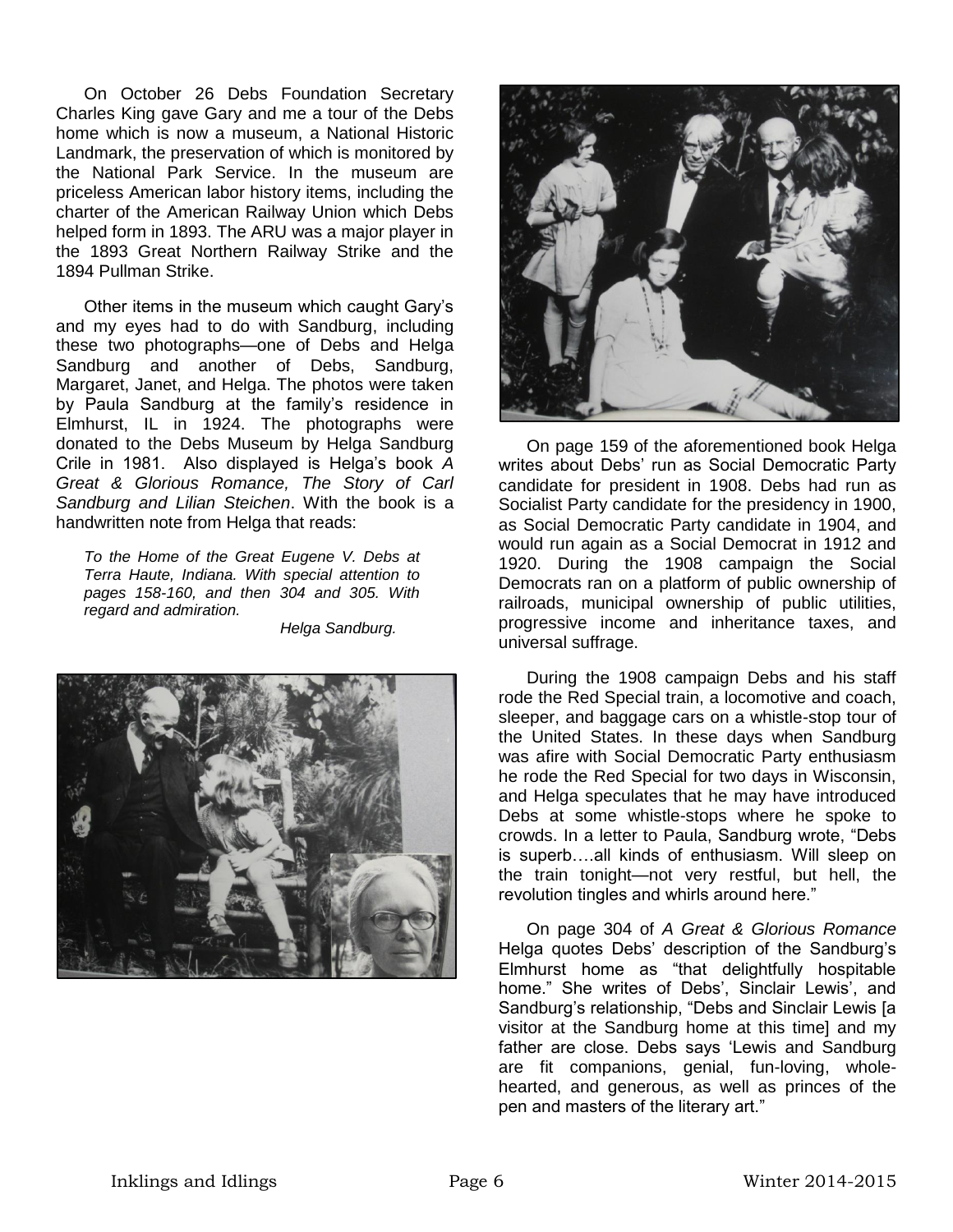Regarding the photo of her and Debs, Helga writes, "Debs is holding a rose I have given him. He pushes me in the swing. He lets me pat his bald head. And later he will write down a beatitude for my father, inscribing it 'with boundless love and admiration,'

> *Blessed are they who expect nothing, for they shall not be disappointed.* Eugene V. Debs Elmhurst, September 4th 1924

In a note to Paula about the photograph of him and Helga Debs wrote, "Carl shows his usual discriminating taste in expressing preference for the very happy little picture of [Helga] and myself on the bench. That particular picture is a gem. How my emotions are quickened and thrill within me as I recall this happy scene…." Debs was an intense man. You might assume that he would have little patience with small children, but Helga captivated him.

 Two type-written notes on *The Chicago Daily News* Editorial Room stationery from Sandburg to Debs are displayed. One is dated November 28, 1922, "Dear Gene: You will always be close to us. The only way we can decently remember you and what you left with us here will be a certain way of living it, maybe dying it. And some day I hope to get the strong truth of those hands of yours into a poem. It's only a hope but I'll try for it and learn something. My signature goes for the whole bunch under our roof. As you went away out the front gate one of them said, 'He's a big rough flower.' With you it isn't really a good-by because you are still here."

The other note is dated October 18, 1924, "Dear Gene: If you hadn't stayed so long you wouldn't have left such a big lonesome spot. We can nearly see a ghost in the doorways where you came in and went out. Take all care of yourself…. And sometime I hope to see you in Terre Haute again. Faithfully yours, Carl."

On October 20, 1926 Eugene Debs died of heart failure in the Lindlahr Sanitarium in Elmhurst. He was seventy years old.

#### **TWO CHRISTMAS BABIES**

**--***By Mike Hobbs*

Sandburg dedicated *Rootabaga Stories Part II* (1923) to "Three Illinois Pigeons." The Sandburg family lived in Elmhurst, IL at this time. In the book is the story "How Googler and Gaggler, the Two Christmas Babies, Came Home with Monkey Wrenches." The doctor "came to a tar paper shack on a cinder patch next to the railroad yards on the edge of the Village of Liver-and-Onions" to examine the expectant mother. He announced that she would deliver twins.

The twins Googler and Gaggler were born on Christmas Eve. Their mother placed two lit two-fora-nickel candles in each window of the shack. "[T]he mother handed the father the twins and said, 'Here are your Christmas presents.' The father took the two baby boys and laughed, 'Twice times twice is twice.'" The doctor got them through childhood illnesses, watched them grow strong, and predicted, "They will go far and see much, and they will never be any good for sitting with the sitters and knitting with the knitters."

When they were big boys, the twins went out to enjoy an evening of boyish escapades. They fell asleep. When they awakened, they returned home carrying heavy gunnysacks. They told their parents they had visited Thimble Country where they "saw a war, the left-handed people against the righthanded. And the smokestacks did all the fighting [with monkey wrenches]."

From their gunny sacks the twins showed their parents a left-handed monkey wrench and a righthanded monkey wrench. As time went on, the mother and the father wondered how their boys would turn out, and the father repeated what he said when they were born on Christmas Eve, "Twice times twice is twice."



Happy Holidays to All!